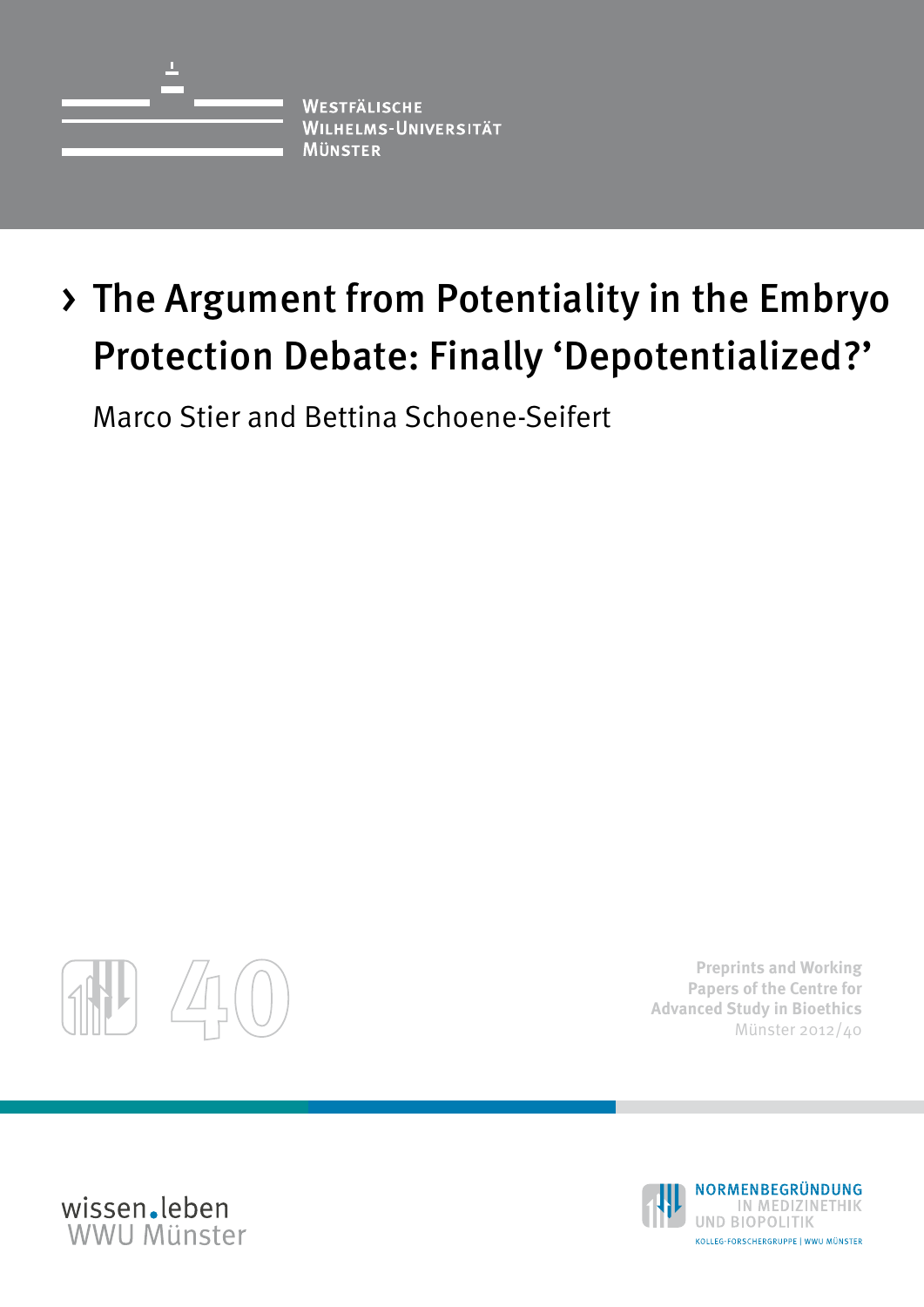# > The Argument from Potentiality in the Embryo Protection Debate: Finally 'Depotentialized'?

Marco Stier and Bettina Schoene-Seifert\*

**Abstract:** Debates on the moral status of human embryos have been highly and continuously controversial. For many, these controversies have turned into a fruitless scholastical endeavor. However, recent developments and insights in cellular biology have cast further doubt on one of the core points of dissent: the argument from potentiality. In this paper, we want to show in a non-scholastical way why this argument cannot possibly survive. Getting once more into the intricacies of status debates is a must in our eyes. Not merely intellectual coherence but the standing and self-understanding of current stem cell research might profit from finally taking leave of the argument from potentiality.

**Keywords:** argument from potentiality, (induced) pluripotent stem cells, identity, tetraploid complementation, cell convertibility, right to life.

Gaining and using stem cells from human embryos is still highly controversial on normative grounds. The central question of the moral status of early human embryos (i.e. of the fertilized egg and its subsequent developmental stages)<sup>1</sup> has not only been an intellectual challenge to many and an existential challenge in certain areas of reproduction. It also lies at the heart of current stem cell ethics. Contrary to the hopes of many, the availability of alternative stem cell sources—notably adult stem cells or induced pluripotent stem cells (iPSCs)—has not rendered the status controversy practically irrelevant for current stem cell research. Rather, stem cells

We thank Annette Dufner, Sebastian Muders, Michael Quante, Markus Ruether, Barbara Stroop, and Silke Tandetzki for helpful comments.

<sup>1</sup> To keep matters simple and straightforward we do not differentiate terminologically between pre-embryos and embryos. Rather, we use the broad notion of 'embryo' for the phase between the completed fertilization cascade of the oocyte and the completion of organogenesis at about three months later—as well as for all of its functional equivalents that might be produced along other pathways. This *inclusive* embryo concept is, of course, welcome to protectionists, but does neither presuppose nor imply their position. In the following 'embryo' stands for *human* embryo.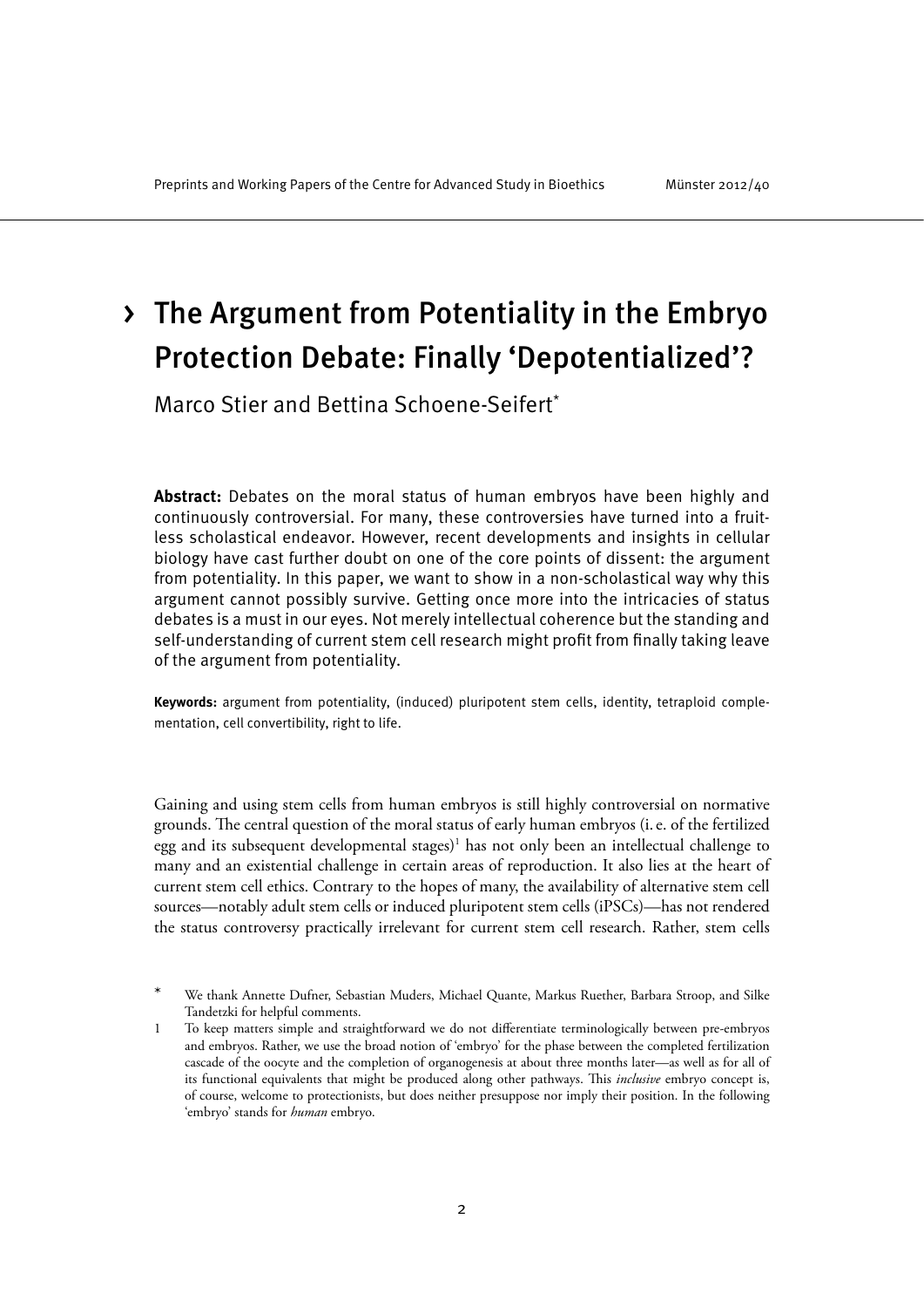from embryonic sources are still considered indispensable by the field's leading experts.<sup>2</sup> Hence, moral status questions are still of tremendous and direct relevance for stem cell 'bench' work.

Embryo-protective positions, if not stated merely apodictically or canonically, are very often based on the so-called argument from potentiality (PA). PA can be phrased in various versions. This might be a highly suggestive one: *Babies have a full right to life. Embryos are potential babies. Therefore, embryos have a full right to life.* Other versions replace the term 'babies' by 'persons' or 'living human beings'. Whatever the exact substitution, PA's kernel is ascribing rights to a class of entities that in the eyes of many only have a potential to *develop into* bearers of rights. The developmental potential in question—let's call it the P-quality—is allegedly a status-bestowing quality.

Moreover, none of the other classical pro-embryo-protection arguments seem to work without at least some implicit reference to the P-quality. Thus, unless presupposing the P-quality, the 'species argument' (the embryo already belongs to the human family) would either exclude the embryo or extend to any human tissue. Likewise, the 'argument from continuity' (in the development of fertilized eggs there is no morally relevant cut-off point) refers to the specific development towards birth. And finally, the 'argument from identity' (the embryo is relevantly identical to the later child) does again refer to the specific *developmental* relation between the alleged identity relata. To say the least, the embryo's P-quality is taken to be a necessary aspect in all the standard pro-protection arguments and as sufficient grounds for the proponents of PA. Most importantly, however, PA as such is still very much en vogue. Just to mention two prominent examples, Pontifical Declarations(e. g. Congregation for the Doctrine of the Faith 2008) as well as a recent decision of the European Court of Justice (ECJ: *Bruestle vs. Greenpeace* 2011) make use of this notion.

The objective of this paper is to argue against the ethical relevance of the P-quality and thus against the plausibility of PA. In our eyes, recent developments in cellular biology, i.e. insights into the principally ubiquitous *convertibility* of human cells from one type into another, have dealt PA its finishing blow. As a consequence, PA is either to be given up or to be augmented by auxiliary arguments, which themselves seem too hard to swallow. Certainly, we are not the first to point to the implications that modern cellular and epigenetic findings have for PA.3 But we do claim merits in critically discussing the issue within a broader context. If we prove right, insisting on the plausibility of PA comes down to a seemingly rational secular disguise of a purely dogmatic embryo-protection-position.

# **PA's recent history: versions, refinements, and refutations**

In secular philosophical debates since the 1970s, the argument from potentiality has been bedrock for embryo protectionism. Likewise, it has been the target of sharp criticism. In this section we will roughly and briefly outline what we take to be the most important aspects of this discussion.

<sup>2</sup> For example see the recent statement of the *International Society for Stem cell Research* (ISSCR): "The ISSCR strongly supports all forms of stem cell research, including human embryonic stem cell research, and feels the issues of responsible stem cell therapies crosses all fields and all religions. Adult and embryonic stem cell research avenues are not only complementary but also vital for the development of therapies for a range of human diseases." (ISSCR 2012).

<sup>3</sup> See i.e. Baertschi/Mauron 2010; Denker 2006; Devolder/Harris 2007; Testa et al. 2007.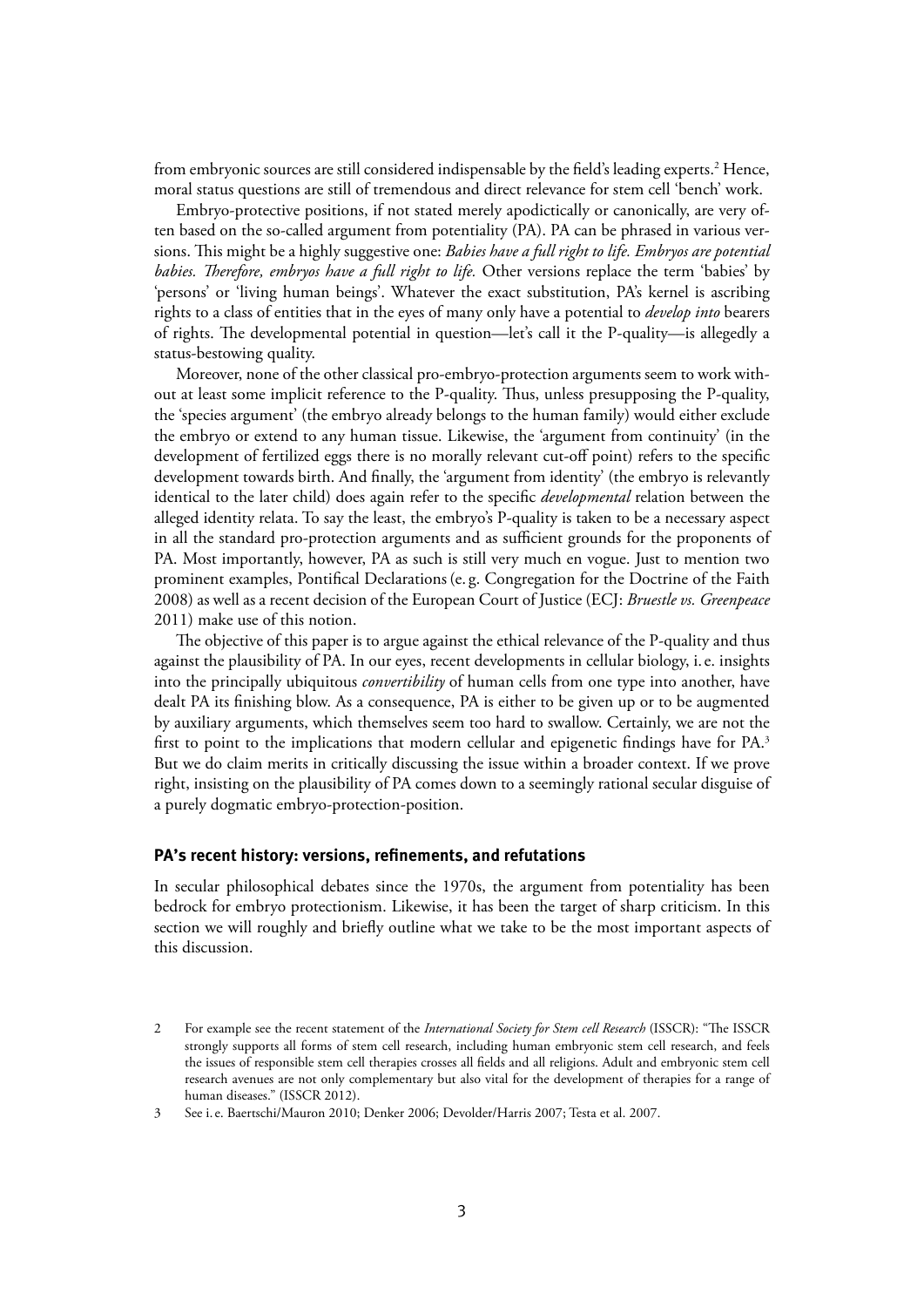To be more precise: PA is not one distinct argument, but rather the all-encompassing title for several closely related arguments. These versions differ in two aspects. One of the differentiating aspects is the relevant *final* descriptor ('baby', 'human subject', 'person') by reference to which the relevant potential is determined ('potential baby' etc.). The other aspect, partly linked to the first, is whether the potential in question is taken to bestow the embryo with a status that is (only) equivalent to beings falling under the descriptor (embryos *as potential persons* with a person-equivalent status) or rather subsume the embryo already under the descriptor (embryos *as persons* with developmental potential).

Hence we get two PA standard versions:

**PA-as-if-versions**: embryos are potential persons/human subjects and therefore to be treated *as if* they were such (e. g. Manninen 2007).

**PA-identity-versions**: embryos *are* persons/human subjects and therefore to be treated *as* such (e. g. Congregation for the Doctrine of Faith 2008).

Complicated as these subtleties (to which we will return in the identity section below) look at first glance, they all converge in taking the embryonic developmental potential as sufficient for bestowing a full moral status on the embryo.<sup>4</sup> Therefore, despite their variation, they invite quite similar objections. Roughly, these objections can be classified as either (a) why-should-P-matter-arguments or (b) absurd-extension-arguments. Let us take a systematic look at them.

Why-should-P-matter-arguments are probably the best-known objections. Mostly, they are directed against as-if-variants of PA. It is unconvincing, according to their core point, to base an embryo's right to life on its potential to acquire—sometime in the future—the features on which this right is (primarily) grounded. One cannot have a certain right just because of what one might become later but is not yet at present. Joel Feinberg has called the target of this objection "the logical point about potentiality" (Feinberg 1994, 49). Quite a number of authors have tried to illustrate this message by providing examples from other contexts where we do *keep* the distinction between potential and actual right-bearers, among them the prince/king example (a prince as potential king does not have the rights of a king) or the owner-of-thedriver's-licence example (the aspirant isn't allowed to drive a car). Stanley Benn has put this very rationale in his now classic remark, "A potential president of the United States is not on that account Commander-in-Chief [of the U. S. Army and Navy]" (Benn 1973: 143). Of course, proponents of the as-if-PA are free to insist on embryos being disanalogous to princes and other potential right bearers. And surely, this is what many of them do. However, in the eyes of their critics, this unparalleled evaluative stance has a sincere aura of ad hoc absurdity.

The other (historical) line of attack against PA—this time both as-if- and identity-variants of PA—can be classified as what we have called absurd-extension arguments. Its first token has been put forward by Leonard Sumner (Sumner 1981) and similarly by Helga Kuhse and Peter Singer (Kuhse and Singer 1982): If the embryo has a right to life because it will be a person some day, then ovum and sperm, put together in a petri dish, have this right as well. Since we would not even dream of ascribing rights to sperm and ovum, let alone a right to life, we should not do so in the case of embryos, either. A standard answer to this attack is to deny the gametes' alleged potential for non-identity reasons. For an entity  $x$  to have the potential to become  $y$ , it is said, x and  $\gamma$  have to be relevantly identical. Since the embryo cannot simultaneously be

4 Interested in PA's principle plausibily, we are setting aside positions that assume PA to bestow a somewhat *weaker* moral status on embryos.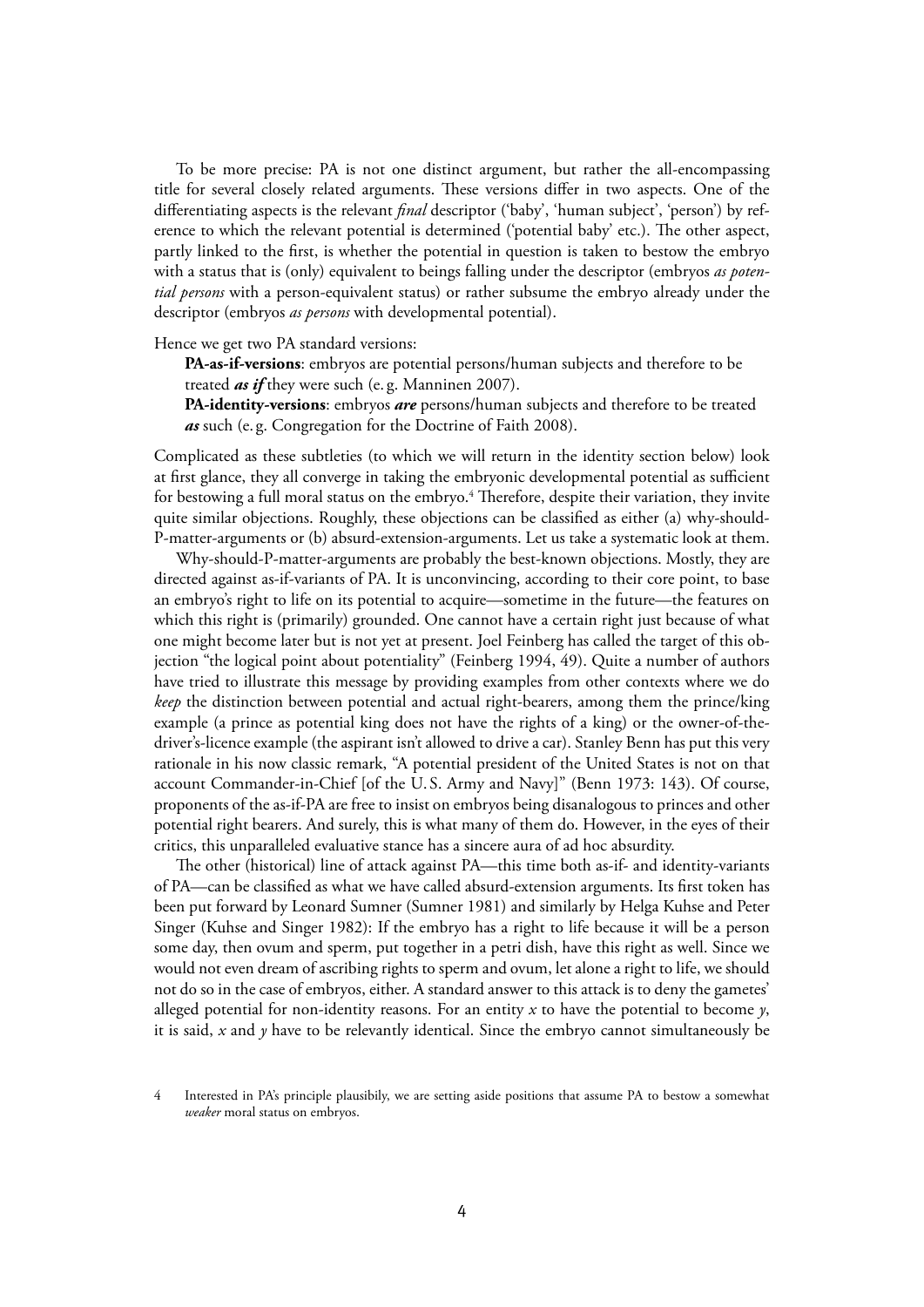identical to both sperm and ovum, the gametes' case is said to be nonequivalent to the case of the embryo (Stone 1987; Brown 2007).

Some years later, other tokens of the extension-argument shed new light on non-identity objections. Some authors have pointed to PA's logical extension to pronuclei oocytes, i.e. egg cells during the ongoing fertilization process of nuclei fusion (even Gomez-Lobo 2004). According to (probably) all international policies, however, these 'fertilizing' oocytes are not being regarded as worthy of any protection. Others have argued, what we find even more exciting, that taking PA seriously would now imply extending protection even to somatic cells—given that their nuclei had proven to have the potential to develop into viable organisms (e. g. Charo 2001). Obviously, this perspective was linked to the successful cloning of mammals (like Dolly the sheep in 1996). Whereas cell nuclei can arguably be considered *non-identical* to the renucleated cell resulting from SNT (somatic nuclear transfer) (Gómez-Lobo 2004), identity questions are more sophisticated in the afore-mentioned case of egg cells *during versus after* completed fertilization. Hence, various authors have argued with the notion of an entity's 'intrinsic nature' (Oderberg 1997). After all, "everything is potentially everything else" (Feinberg 1994, 48). A house, for example, is a 'potential' pile of ashes, but obviously not identical to them (Stone 1987). What is needed, according to Stone, is a strong reading of the potentiality claim, one presupposing some due notion of identity. We will take this up again in the section after next.

## **Cells and their convertibility**

One of the most exciting insights of recent cell biology refers to the phenomenon of (more or less) ubiquitous cell convertibility. It seems as if, in principle, human cells of any type can be triggered to turn into cells of any other type: skin cells into stem cells into neuro cells into egg cells etc. etc. This mutability, hence, is not confined to 'reprogramming' cells sensu strictu from a more to a less differentiated status and from there to differentiating into yet another direction.<sup>5</sup> Rather, it includes the possibility of direct conversion of cells of one specialized type (e. g. fibroblasts) to yet another cell specialty (e.g. dopa-producing neuroblasts) (Caiazzo et al. 2011)<sup>6</sup>.

*Deriving iPS cells:* The first conversion of a differentiated (unipotent) adult cell into an ESC-like (pluripotent) stage was achieved in 2006 at the University of Kyoto (Takahashi and Yamanaka 2006). Kazutoshi Takahashi and Shinya Yamanaka introduced four genes into differentiated skin cells of mice, using retroviral vectors as 'gene ferries'. Hereby, these cells which prior to this manipulation could generate nothing but skin cells—were now able to

- 5 The term 'reprogramming' is regularly used to refer to techniques of deriving iPSCs from other cell types and quite often as a synonym for all kinds of induced cell conversion. At first glance this may seem an appropriate shorthand description of what is done. On a closer scrutiny, however, it is misleading. Thus, 'reprogramming' can be read as reversing the natural process of cell differentiation, which would be a wrong understanding of part of what scientists do in cell conversion. Moreover, reprogramming can be interpreted as giving something a *new* program and, thus, changing its *nature* (whatever that may be). Actually, in 'reprogramming' cells it is not the programme *itself* that is 'changed' in the sense of replacing it with a different one. Rather, some of its options are activated. Take a text processor as an analogy: When you check some option boxes and uncheck others you don't change the programme—you just use some of the software's already available but temporarily disabled functions. Things are quite similar when a cell is put in the position to actualize its latent but already existing potential of bringing forth cells with alternative features. It is in this sense that we use and understand 'conversion'.
- 6 On the current state of the art in of producing neuroblasts as potential therapeutic tools, see Ming et al. 2011.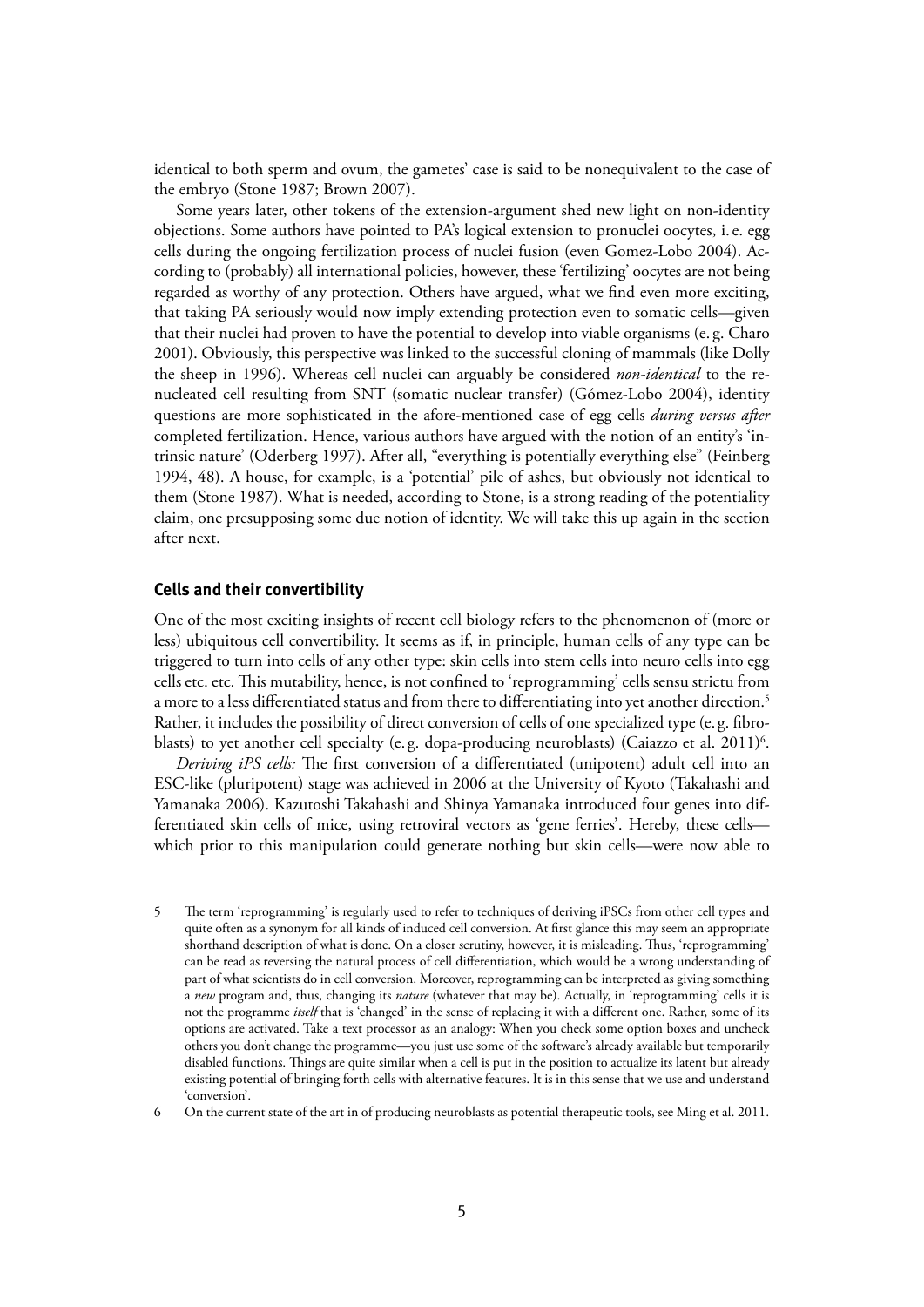develop into numerous different cell types, if appropriately triggered. Much like stem cells derived from early embryos, they were pluripotent and not totipotent, i.e. unable to develop into a whole organism. This new type of cells has been named "induced pluripotent stem cell" (iPSC). Shortly afterwards, the derivation of iPSCs could also be reproduced with *human* skin cells (Takahashi 2007; Yu 2007). The 'inducing' procedure has since been refined and improved step by step, e. g. using adeno- instead of retroviruses as vectors to avoid the integration of gene particles into the genome of the cell. Currently, iPSCs are produced by means of proteins or microRNA (Zhou 2009; Li 2011). It should be emphasized that by these procedures the original skin cells are not substantially altered. As is well known, the genome of every cell contains the genetic information of the whole organism. During the described conversion nothing substantial is added to the cell, nothing taken away.

*Tetraploid complementation:* Since it was discovered that normal somatic cells could be triggered to gain pluripotency, these iPSCs have been celebrated as a solution to the ethical problems associated with the embryo-destroying production of human embryonic stem cells (hESCs).7 What researchers needed in addition to the induction technique was a sound proof of pluripotency. Currently, this is achieved by one of two methods, either by means of so-called "tetraploid embryo aggregation" or via "tetraploid embryo complementation" (Nagy 1993; Kang 2009). Unexpectedly though, these pluripotency-tests *undermined* the moral 'innocence' of pluripotency that hitherto had been taken for granted by everyone—much in contrast to the totipotency of embryos and of single embryonic cells until the 8-cell stage. As we shall explain in a moment, pluripotency turned out to be what others and we would as well call a special variant of totipotency. It has thus been an "ironic twist of fate", as Giuseppe Testa and colleagues state, "that the research efforts aimed at reprogramming adult cells in order to bypass the perceived ethical problems of ES cells end up dismantling the very argument most of those ethical problems are based on" (Testa et al. 2007, 155).

This is, in rough outlines, what happens when pluripotent cells of any source are tested by the aggregation method: First, some pairs of normal diploid embryos at the 2- or 4-cell stage are fused to generate so-called tetraploid embryos, containing four sets of chromosomes instead of the usual two. These tetraploid embryos are no longer totipotent, i.e. they are unable to develop into a whole organism. Next, ten to fifteen iPSCs (or ECSs) are aggregated with those tetraploid cells and subsequently implanted into a uterus. Finally, normal fertile mouse pups are born. This has been reproduced in mice by many researchers and there is consensus among scientists that this is principally also possible with human cells - even if not done as yet since it is a form of reproductive cloning. To see the moral implication of these phenomena, two more aspects are of utmost importance. First, the newborn resulting from these procedures is not a conglomerate of cells of different origin, but stems from one single pluripotent cell (iPSC or ESC). Second, and even more important, as can be shown by DNA analysis the newborn does doubtlessly not develop from the iPSC *plus* the tetraploid 'sandwich', but from one of the iPSCs with the *assistance* of the tetraploid cells (Boland et al. 2009; Zhao et al. 2010).

So far, we have discussed only those relevant conversions that have indeed been performed successfully. Thus, our focus has been on the actual possibility of converting somatic cells, with

<sup>7</sup> Another great advantage of iPSCs over ESCs is seen in their derivability from those individuals who in a hoped-for future might receive stem cell therapies for as yet untreatable degenerative conditions. Individualized production of the required cells is favourable in terms of immunology. On the other hand, iPSCs seem to have specific and major disadvantages such as a heightened tumorigenicity—a problem that researchers are currently trying to understand and overcome.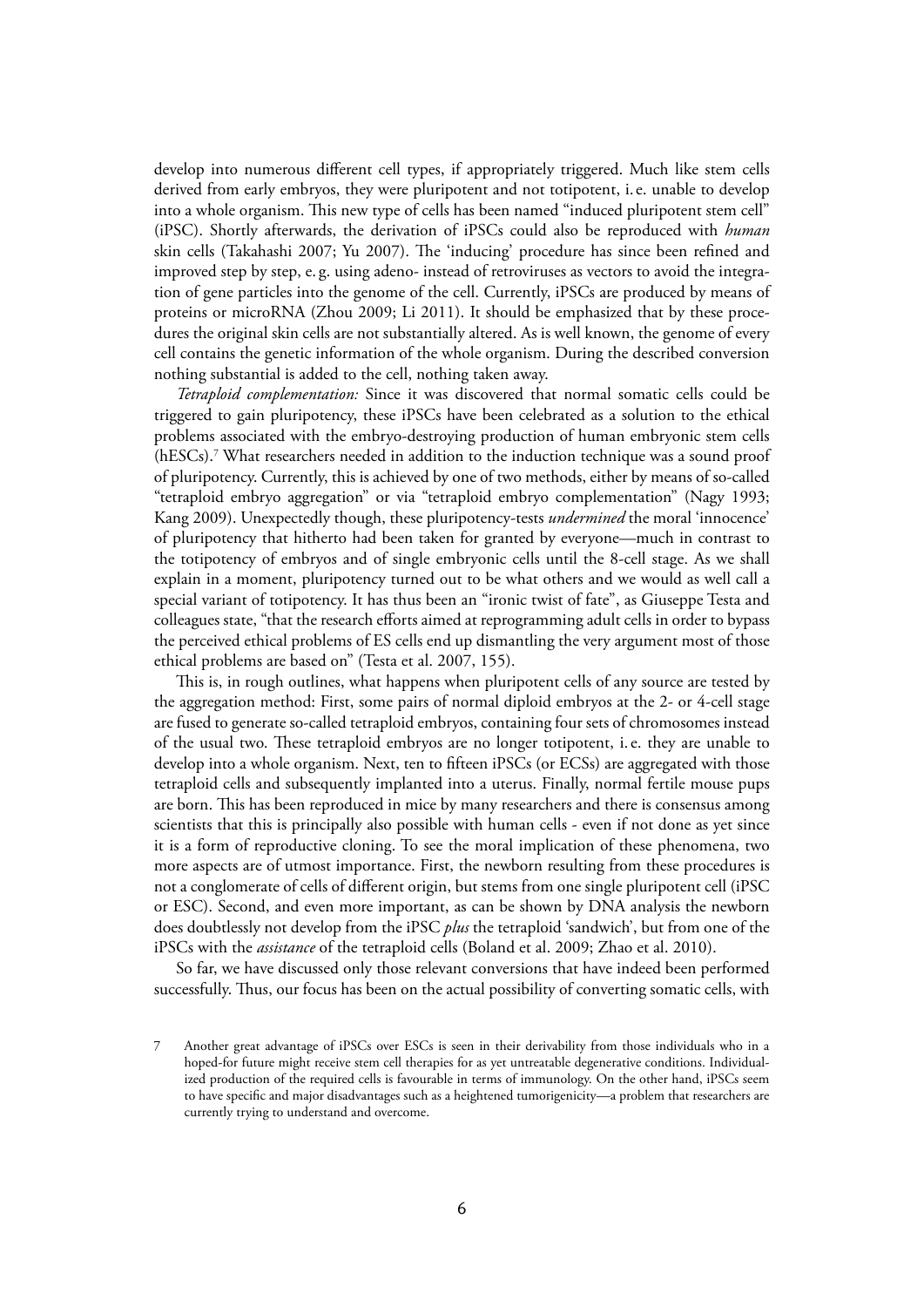much technical effort, into pubs via iPSCs. The more straightforward conversion of somatic cells into pubs (or even babies) would, however, proceed directly via blastocysts. As yet, this conversion of somatic cells into earliest embryos has not been performed sucessfully in any mammals. Experts assume that the main problem for cells to regain totipotency by appropriate triggering is their insufficient cytoplasmic volume (Mitalipov, Wolf 2009). The success of the SNT-method in producing totipotent cells supports this view. Hence, the direct conversion of differentiated cells into totipotent ones does not seem out of reach.

Regardless of this last point, the convertibility of unipotent or pluripotent cells into entities that give rise to whole organisms undermines current *terminology*. Although 'totipotency', 'pluripotency', and 'unipotency' do refer to different states of the cell genom, *all* of them can be triggered to change. Thus totipotency, as the 'super potential' to develop into a newborn, is lurking behind both pluripotenty and unipotency. As a result, we are confronted with two terminological options: (1) we can keep standard terminology for the sake of descriptive differences, but disconnect it from traditional meanings. Or (2) we can give up current terminology for the sake of correct meanings, thereby loosing descriptive differentiations. We have made a decision in favor of the first option, urging our readers to keep in mind its price.

This is the puzzling synopsis of recent progress in cell biology: By converting a skin cell into an iPSC, and by subsequently assisting *this* cell via tetraploid cells it is ultimately possible to develop a newborn from a normal skin cell. Certainly, at present this procedure is very inefficient, but so is, to a much lesser degree, natural reproduction. Low birth rates have commonly not been accepted as a refutation of PA. Thus, for all we can see these insights are giving rise to yet another variant of the absurd-extension objection to PA, this time a deadly variant. Before we can develop this line of argument we have to come back to the question of identity. What, if any, identity relation must be presupposed to make the argument from potentiality work?

#### **PA and identity?**

As already mentioned in section 2, PA is often supplemented by the claim that the potentialitypossessing entity in question is in some appropriate sense identical to the human subject or person that could develop from this origin. This identity presupposition is required for what we have called PA-identity-versions. In contrast, it is not necessarily required by proponents of all PA-*as-if*-versions. Let's take a closer look.

Conceivably, a proponent of PA might assume the early embryo to be non-identical to the later child, but still worthy of protection. Although we know of nobody who does *explicitly* do this, she would thereby escape identity problems. However, it then becomes very tricky to explain why the potentiality-possessing entity should be protected. A coherent but absurd answer would refer to the goal of creating as many babies as possible. Likewise, people might want to protect mahogany trees with an eye to potential mahogany tables. In the case of embryos, however, this would definitively imply a ban on contraception and a moral imperative to convert skin cells into babies. Thus, this does not appear as a serious version of PA. All other PA variants seem to be in need of some identity presupposition.

Technically speaking, fertilized egg cells (earliest embryos), iPSCs and skin cells are all potential 'baby-precursors', in part due to modern cell biology. Defenders of PA-identity-versions have to claim that only embryos are relevantly identical to babies. The weakest candidate at hand for the needed notion of identity is 'numerical identity'. Roughly, *x* is numerically identical to  $\gamma$ , if  $x$  and  $\gamma$  are one and the same entity. Doubts about numerical identity can occur *synchronically* (is the evening star the same entity as the morning star?) or, as in our contexts,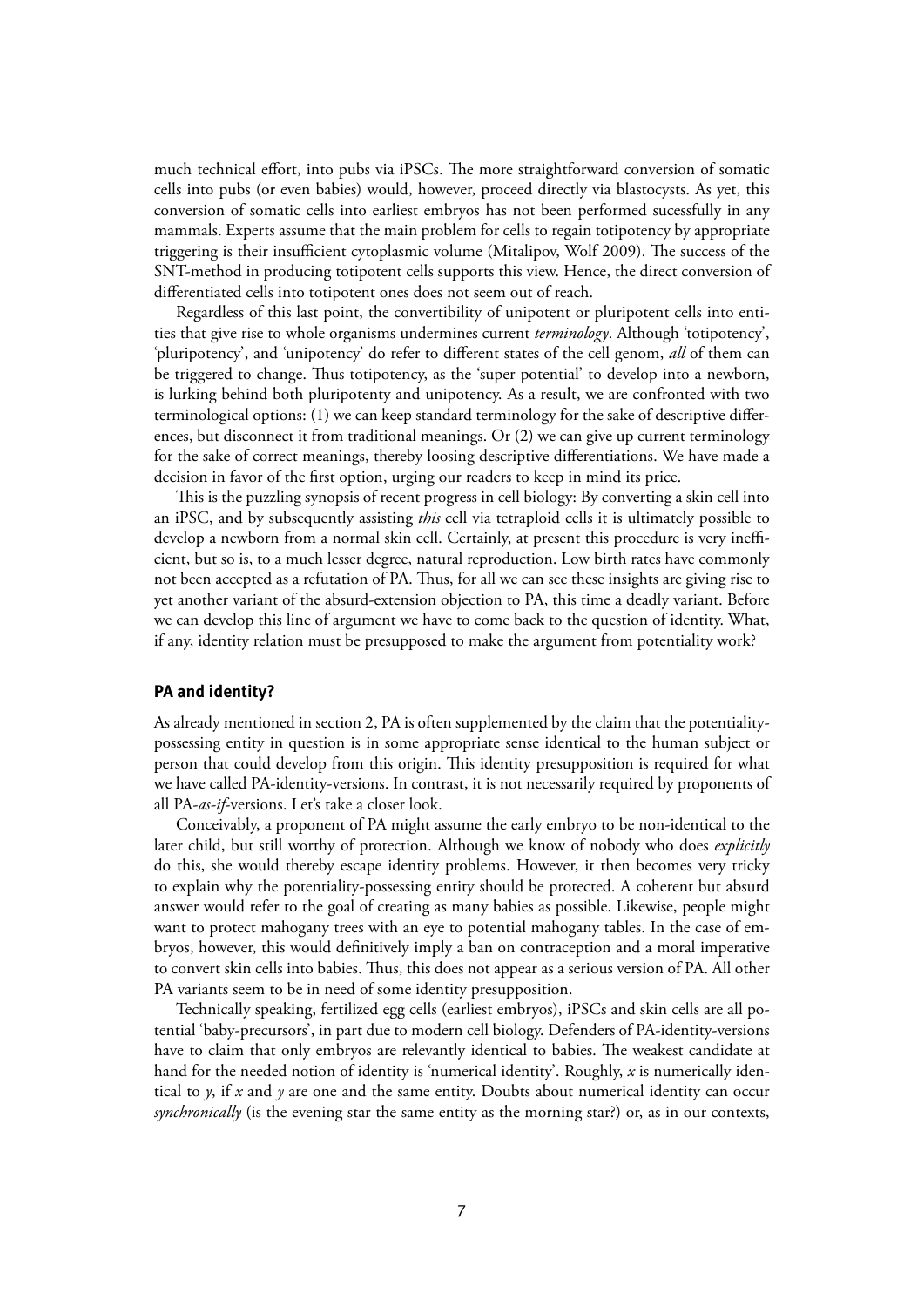diachronically, i.e. over time. Friends of PA-identity-versions have to claim that of all potential baby-precursors *only* embryos are numerically identical to the later child. Just like the house is not numerically identical to the ashes into which it can turn, they have to argue, skin cells and iPSCs cannot be numerically identical to a child developed from them. A burned down house and a highly manipulated skin cell simply stop being what they were before. According to this view *that's* why non-embryonic baby-precursors (if the reader will permit this rude description) do not qualify for PA.

Is this a convincing view? We certainly do not think so. Without getting too deep into the complex issues of identity theory (compare the enlightening papers of Olson 2010 and Shoemaker 2012), we simply want to emphasize that (1) the numerical identity of early embryos and babies is deadly threatened by the 'fission problem' and that (2) non-embryonic baby precursors certainly do not fare worse in matters of numerical baby-identity than early embryos do. Fission problems for identity relations have long been discussed outside embryo protection debates. If an entity E gets split and gives way to two follow-up entities F and G, what can be said of the resulting identity relations? According to common identity logic, E cannot be identical to both F and G, because that would imply F and G to be also identical to each other. However, E cannot be said to be identical only to F *or* G alternatively since this would be arbitrary. The problem seems to require either a branching condition for identity or a complex re-interpretation of this relation. Undeniably, the fact that early embryos might split into monocygotic twins within the first two weeks of their development is a fission case at hand. Undeniably, numerical identity between pre-14-day embryos and babies is therefore highly questionable, to say the least.<sup>8</sup>

In terms of identity relations with later babies, non-embryo baby-precursors certainly do no better—but neither worse. As described above, converting a differentiated somatic cell into an iPSC does not require more than a suitable cell environment. The cell itself is not substantially altered. So far, even numerical identity between the cells in question is preserved. For subsequent tetraploid treatment, the iPS-cell becomes multiplied. Ten to fifteen of the iPSCs thus produced get layered like hamburger patties into the tetraploid embryonic cells. Thereafter the sandwich layers 'simply' trigger some processes in the cell. Nothing substantial is taken away from the iPCSs or added to them, apart from inducing certain biochemical that make use of already available cell potentials. Now, the crucial point is that similar triggering (think of the option boxes mentioned in FN 4) is also necessary for normal embryonic development from about the 14th day onwards—innumerable triggers are needed again and again to keep the embryonic machinery running (we will come back to this issue in the next section). If one regards external triggers as identity-compromising in the first case, one should be prepared to do the same in the second. And likewise: if one regards identity as preserved in the second case, one can hardly deny it in the first one. This is all that needs to be demonstrated—the status

8 Apart from twinning, the blastomeres of the 8-cell stage are each totipotent and can each develop into a whole organism. Therefore, numerical identity is once more excluded because of the one-eight-one relation. A third reason to contest numerical identity at this stage is the fact that the newborn does not develop from the zygote, but from 'a part of a part of a part' of it. In the course of blastulation—the formation of the blastocyst (which consists of trophoblast and embryoblast)—and the further development several fissions happen: The trophoblast will develop into extraembryonic tissue. The embryoblast, in turn, further divides into hypoblast (contributing to extraembryonic tissue) and epiblast. Only a part of the latter will ultimately develop into the embryo itself. It should be clear on these grounds that numerical identity between zygotes and babies is extremely contested and no solid ground for PA.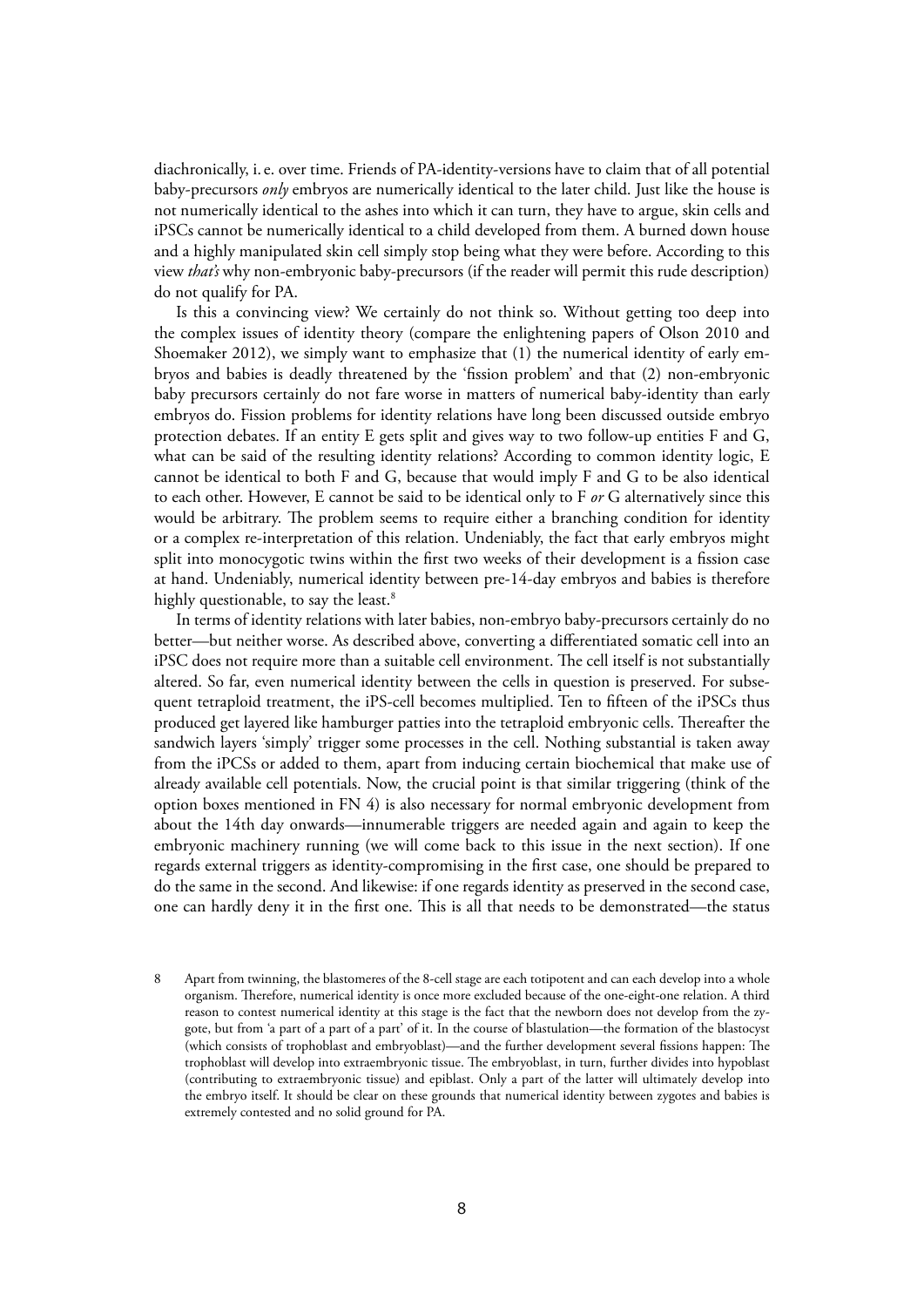of the iPSCs and the status of the blastomeres are equivalent in their identity relation to the developing organism.

Friends of PA-identity-versions might interpose at this point that the version of the argument just attacked is nothing but a straw man argument. Since what they have in mind is something quite different, the 'arguments' understood by proponents and opponents are, they might claim, like "ships that pass in the night" (Burgess 2010, 140). According to a different and stronger identity version of PA, embryos are not just entities that might, due to their specific potential, later acquire the properties of persons. Rather, embryos *are already persons*. According to this view, the potential of the fertilized human ovum does not indicate what it can become but what it already is. Thus an embryo is not taken to be a potential person but a "person with potential" (Eberl/Brown 2011, 44). Clearly, there is an important difference in the notion of 'person' underlying these two options. In the first case being a person is understood as a phase in human life, much like being a baby, a teenager, or even being a president. In contrast to this 'phase sortal' understanding of 'person', the second reading takes person not as a temporary property but as the essence of a way of existing (as a 'substance sortal').<sup>9</sup> Hence, no entity can *become* a person. Either it is a person throughout its existence or it is not a person at all.

What does this mean for identity? It is no longer (numerical) identity that serves as a 'binding principle' for potentiality. Rather, the very notion of a 'person' is said to do this job. If only we understand 'person' adequately, we see that being as person just means having certain potentials. In taking this stance the defender of PA hopes to bypass the difficulties of identity logic (the fission problem) as well as "the logical point about potentiality" (see above).

Has the critic of PA now lost the game? Certainly not: she can give five answers to this refined account. Firstly, regarding fertilized oocytes as persons is highly counterintuitive. Secondly, allowing the person to begin with the fusion of sperm and ovum is arbitrary. Since there is a continual active developmental path from the somatic to the adult cell, we can start at this point as well. Things would be different if the somatic cell changes its intrinsic nature, but that remains to be shown. Thirdly, it is not the potential that is in the focus of the argument here. We have an 'argument from personhood', not one 'from potential'. Fourthly, the proponent has turned PA into an argument congruent to the species argument. There it is species membership that is believed to ground certain moral rights, here it is membership to the class of persons. 'Species' has merely been replaced by 'person'. Fifthly, as potentiality is still part of the game, personhood and potential are explained mutually. Does the embryo have a specifically valuable potential? Yes, because it is a person. Why is the embryo a person? Because it has the potential in question. In other words: Is the embryo a person because it has a specific potential or has it a specific potential because it is a person? In the first case we can doubt the potential and its relevance, in the second we can discount personhood until the proponent of PA can prove it.

The only solution to these problems lies in a plausible explanation of the specificity of the embryonic potential and its normative significance. If both could be shown one might swallow the person status of human embryos as well as the duty to protect them. If the first is not plausible, the rest can be disregarded, too. This is the final question now: Is the potentiality of embryos significantly different from that of other baby-precursors? Following our previous thoughts, we can now ignore matters of identity.

9 Going deeper into the issues of sortal versus substance identity and of 'person essentialism' is beyond the scope of this paper (see Burke 1996; Olsen 2010).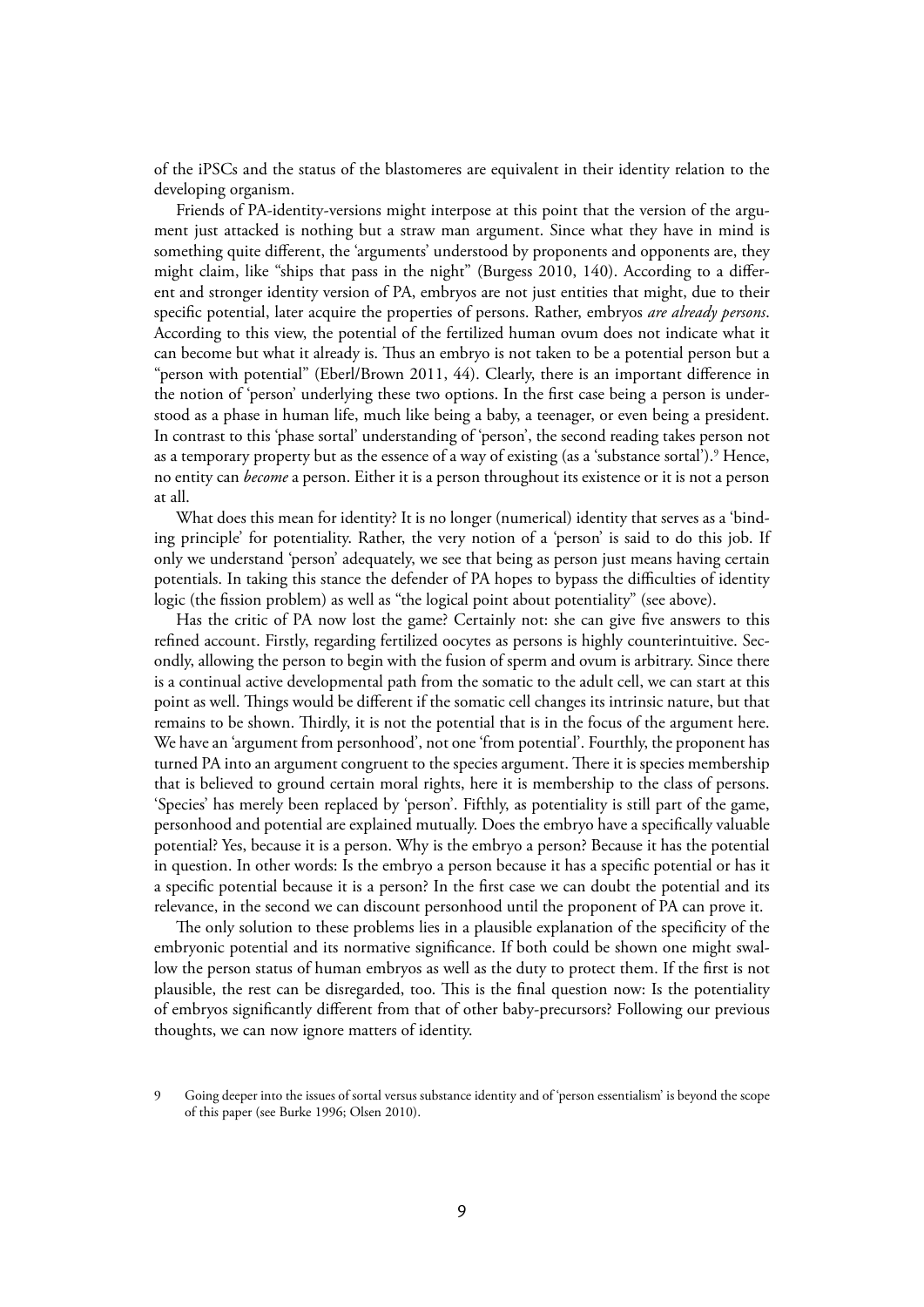# **PA in light of cell convertibility**

PA stands and falls with an adequate notion of the specific embryo potential and why it should be protected. Obviously, even the earliest embryo (fertilized egg) has a potential to develop into a viable human subject. What is apparently not that obvious and has to be brought into mind is that even under standard reproductive conditions embryo development needs innumerable external biochemical triggers. From all that is currently (and incompletely) known, these triggers (a) include nutrition, (b) work at least to a large extent by turning inbuilt genetic 'switches' on and off, and (c) adhere to strict time patterns. Hence, in normal reproduction a viable human being will develop in the usual way if and only if the embryonic potential (P1) meets its corresponding external biochemical triggers (E1).

Looking at the newly discovered alternative 'baby-precursors', we find that pluripotent cells *also* have a specific potential (P2) to develop into a viable human being. P2, however, needs quite unusual triggers in the form of tetraploid 'sandwiches' (E2). In addition, common embryo triggers (E1) would be needed as soon as the common line of embryogenesis has been taken. The crucial question will be whether there is any normatively relevant difference between the two potentials P1 and P2.

Going backward in development to more unusual 'baby-precursors' such as skin cells or other differentiated, i.e. 'unipotent' cells, we can now ascribe a potential (P3) to develop into a full human being to them, too. For P3 to get actualized, we first need the cocktail of transcription factors (E3) to turn on—or 'awake'—a specific part of the cells' (latent) potential, thereby making them 'pluripotent'. Secondly, the resulting iPSCs need the above mentioned triggers of the tetraploid sandwich  $(E2)$ . Thirdly, the usual external reproductive triggers  $(E1)$  have to be present. Again, the question is whether the normative relevance of P3 is any different from that of P1 or P2.

For illustration see the following table:



Obviously, all three potentials (P1, P2, and P3) can be described as a potential of "developing into an individual human being if the necessary conditions prevail" (Germany's Embryo Protection Act 1991), while those necessary conditions are, however, becoming more and more complex and unusual. Taking PA literally, we would thus have to regard and protect skin cells and most probably any intact differentiated human cell as potential human subjects. Clearly,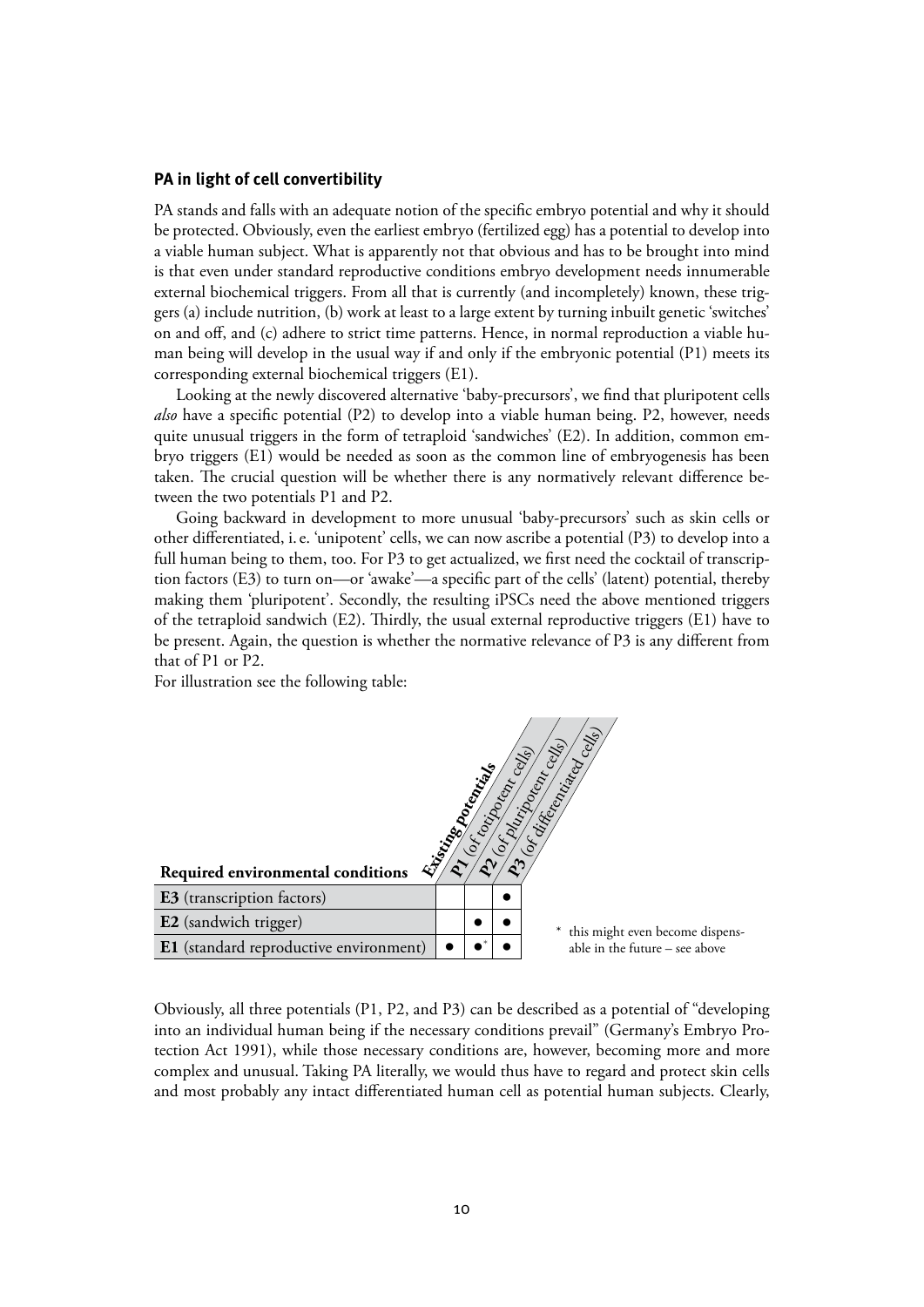this is the full-blown absurd-extension argument.10 It is the *absurdest*-extension argument. To block it, a specification of PA would be needed that includes P1 and excludes P2 and P3. But as we will try to show in the next section such a specification via auxiliary arguments cannot coherently and plausibly be given.

The argument from differences in the respective identity relations between babies and their various baby-precursors is already blocked since there are none (see above). Another strategy for avoiding the absurdest-extension argument would be to give different normative weight to the various external triggers E1 versus E2 and E3. But this doesn't work either. Descriptively, any of those signals triggering and controlling the internal processes of the cells works via biochemical molecular reactions. How could one type of signal, one set of molecules be of greater normative weight than any other? Furthermore, regarding E1 as being an *internal* part of the fertilized ovum or embryo in contrast to external influences E2 and E3 is plainly wrong. To our best knowledge, the specific triggers needed to develop a blastocyst are located *within* the cellfluid, thus making the early embryo temporarily independent. But starting with implantation, this period of independence is over.

Looking for other reasons for the normative superiority of P1 over P2 and P3 we now have to turn to some more traditional auxiliary arguments. Ultimately though, we do not find any of them at all convincing. If our line of argument proves sound, the only choice left is between accepting the *absurdest* extension of PA or else accepting PA to be finally 'depotentialized' in the light of modern science.

# **Auxiliary Arguments**

The task at issue for PA defenders is to provide sound arguments for the normative superiority of P1 over P2 and P3. If successful, this might at least prove that new scientific findings about cell convertibility are of no significance for the standard conservative PA based view. In defenses and invocations of PA we can trace three such supplementing or *auxiliary* arguments.

## The Argument from Natural Fit

Some proponents of PA might want to emphasize the fact that only the specific potential of embryos (P1) can be actualized under natural conditions. Doubtlessly, they are right. The naturally occurring interplay between the totipotency (P1) of blastocysts and later-stage embryos is the factual, sufficient, and hitherto necessary condition for human reproduction. Only P1 fits the natural givens of maternal triggers during human pregnancy (E1). Once moved into a 'prepared' uterus, the fertilized human ovum will thanks to its totipotency (P1) quite naturally and with substantial probability develop into a viable human being. Without P1 humanity would not exist. P2 and P3, on the other hand, can only be actualized by highly artificial and complicated science borne tricks (E2 and E3, respectively). Without these highly sophisticated interventions, unknown in nature, differentiated or pluripotent cells would never ever result in babies. And even then, these procedures are extremely inefficient.

If all these descriptions are true without question, how can these differences be taken to ground a *normative* gap between P1 and P2/ P3? The 'naturalness' and 'normality' of P1 do not make up for sound arguments. For one thing, inferring normative superiority of P1 over

<sup>10</sup> Likewise: Devolder/Harris 2007; Testa et al 2007.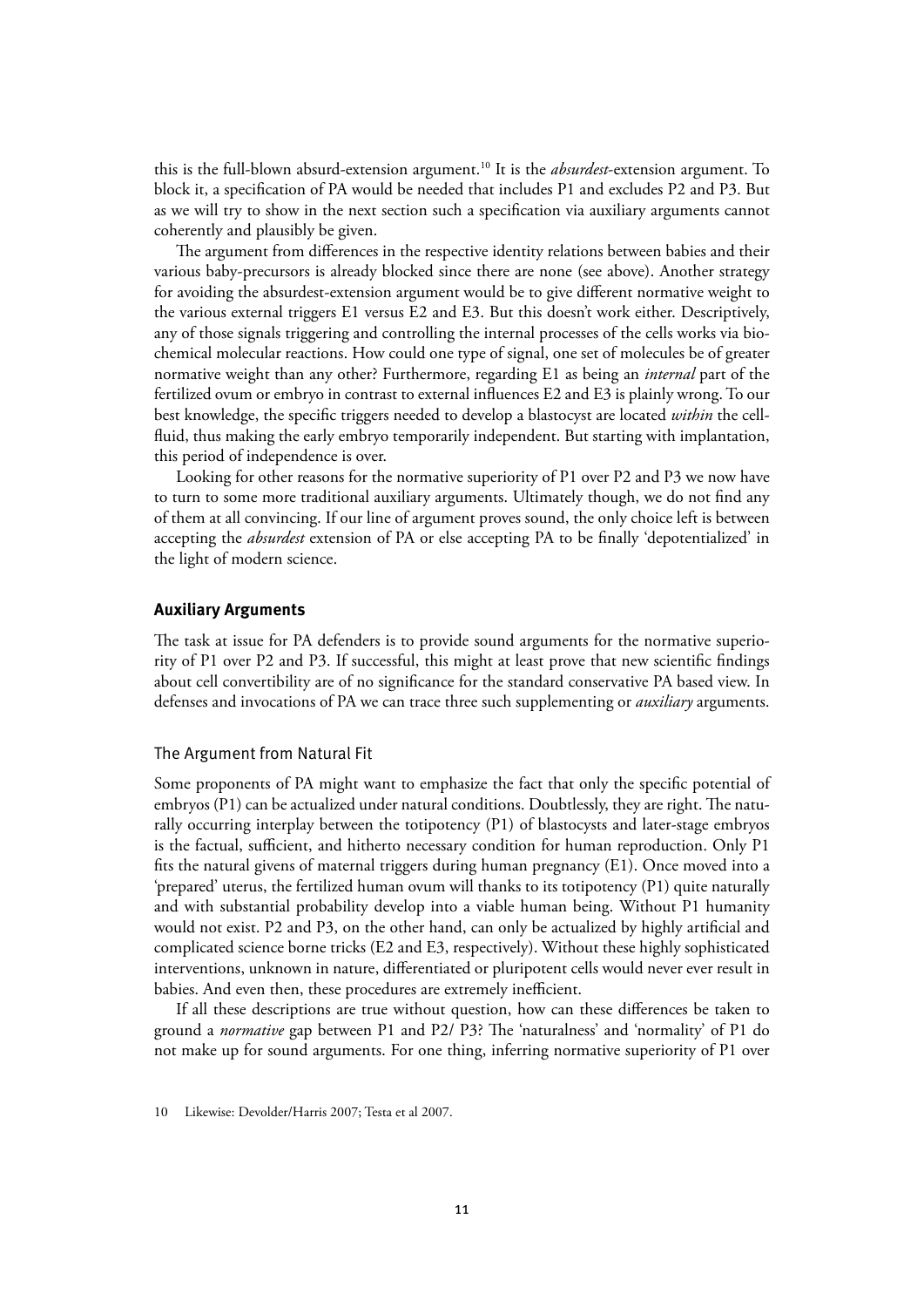P2 and P3 from its fit to the 'naturalness' or 'normality' of usual human reproduction and embryo development is but a naturalistic fallacy. The fact that something can be found in nature doesn't as such tell anything about its moral significance. Even if we were willing to admit such normative superiority of natural processes as such, we would be forced to welcome every kind of cancer, diabetes, or tooth decay, as these are natural processes as well.

But this is only the first half of the refutation of the natural-fit argument. In the second half we can again beat the defender of PA at her own game. Let us for argument's sake accept the claim that only P1 is a rights-granting potential because it can be actualized *without* the application of artificial means. From this perspective neither somatic cells nor iPSCs are to be protected, but neither are embryos in vitro or embryos in vivo that could only survive by some therapeutic intervention earlier or later in their development. This reductio in the other direction is certainly not what the defender of PA has in mind.

## Teleology

One further aspect of the argument from naturalness has to be re-emphasized. In a way it is a selfdestructive aspect: If the rights-granting property of embryos is the ability to develop under nonartificial circumstances, then it is no longer the potential as such that counts in this argument, but the potential's context.11 One such contextual aspect could be the assumption that embryos, but not skin cells or artifacts like iPSCs, are *meant* to become babies and therefore should not be disturbed in their pre-determined way. Certainly, in any secular worldview, such assumptions seem strangely unfounded and ad hoc. However, within religious belief systems this might be a thorough option for believers who can and want to accept it as such, even though it might not meet requirements of consistency. Quite a number of official Catholic statements on the dignity and person-status of embryos suggest an underlying understanding along such lines.<sup>12</sup> If God is believed to have his hands and plans on naturally fertilized and naturally developing embryos and on their functional equivalents (i.e. artificially produced totipotent entities), but *not* on somatic cells or iPSCs, this cannot be questioned on rational grounds. How this belief can be compatibilized with other judgments and evaluative positions, is not the business of those who do not believe in these doctrines. Only, they should not be defended by rational arguments and their standards of consistency.

#### Active versus Passive Potentials

One seemingly weighty argument of PA defenders that we finally want to analyze refers to the distinction between active and passive potentials in Book Z of Aristotle's *Metaphysics*. Aristotle explains that a potential (dynamis) is passive if the principle of actualization comes from outside the transformed or transformable entity. In this sense a tree is a potential table, but only in as far as it can be turned into one by the carpenter. The principle or source of change is nowhere

<sup>11</sup> We owe this point to FitzPatrick 2004.

<sup>12</sup> E. g.: Pope John Paul II: "Human life is sacred and inviolable at every moment of existence, including the initial phase which precedes birth. All human beings, from their mothers' womb, belong to God who searches them and knows them, who forms them and knits them together with his own hands, who gazes on them when they are tiny shapeless embryos and already sees in them the adults of tomorrow whose days are numbered and whose vocation is even now written in the "book of life" (cf. *Ps* 139: 1, 13–16)." (Encyclica Vitae 1995; number 6)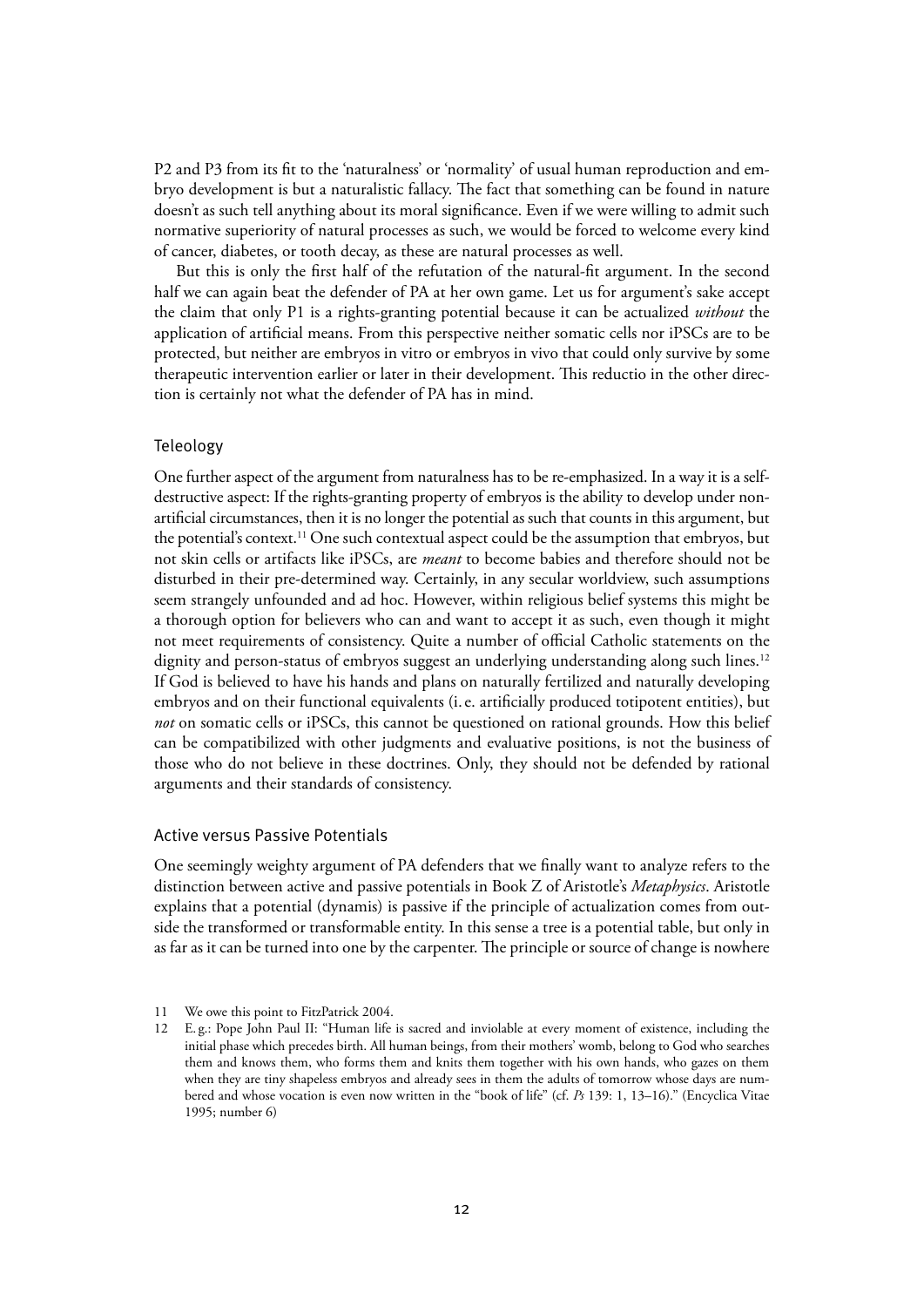'in' the tree but coming from outside. This kind of potentiality means "simply the disposition to receive modifications" in a certain direction (Reichlin 1997, 13). Active potentiality, in contrast, is present for Aristotle if the principle of actualization is part of the 'intrinsic nature' of the thing, which is transformed—or rather, which transforms itself. Nothing in the intrinsic nature of a tree indicates that it can (let alone will) be a table, everything in the intrinsic nature of an acorn, however, indicates that it can and quite likely will turn into an oak tree.

Applying this Aristotelian distinction with or without reverence to its inventor seems somewhat self-understanding for many friends of PA. Talking of the blastocyst's 'active' or 'own' potential (to develop into a human subject with capacities like self-consciousness, rationality and so on) is indeed part of standard PA formulations.<sup>13</sup> Does it make sense, then, to ascribe an active potential to embryos and only a 'passive' one to other baby-precursors like iPSCs? Surely, many friends of PA would greatly welcome this and seem to presume that this distinction can and should be made sensibly. How can the difference between active and passive potentialities be spelled out more precisely, in particular within our context? Or to put it differently: what are the necessary conditions for a potential to be 'active'?

Standard interpretations require that an active potential belongs to the 'intrinsic nature' of the entity in question and that its actualization does not change its bearer's identity (Reichlin 1997). As we have seen above, numerical identity preservation seems rather questionable for early embryos *as well as* for other baby-precursors. But in any case, all of them are on a par in this regard. How then are we to understand the intrinsic nature allusion? Does the potential P1 of an embryo belong to its nature in a more intimate way than e. g. P3 relates to somatic cells? What exactly happens if transcription factors convert these cells into iPCSs? Can they be said to change the nature of the cell? Yes and no—but in any case, there is no difference with regard to maternal triggers (E1) that help to develop an embryo. In *all* these cases, the only thing being transferred are biochemical triggers that change the functional profiles of their target cells by 'switching on and off' gene expressions. Do you change the nature of your cell phone by turning the Wi-Fi connection on? Hence, the 'principle' in question comes from inside the cell; the ability to actualize certain of its latent active potentials in certain environments is due to the cell's intrinsic nature.

Let's return to Aristotle's own examples. Is the conversion of a somatic cell into an iPSC analogous to the tree-table story? It would be so, if counterfactually the carpenter could just pour some cocktail into the wood thereby starting the tree's own intrinsic program of developing itself into a table. Human cells, however, really function in such a magic way. Hence in Aristotelian terms, the 'principle' of the table lies in the carpenter—the 'principle' of the human subject to develop lies in any somatic cell.<sup>14</sup>

<sup>13</sup> "… As a matter of biological fact, this new living organism has the full complement of human genes and is *actively* expressing those genes to live and develop in a way that is unique to human beings, setting the essential foundation for further development." (United States Conference of Catholic Bishops 2008, 3; emphasis added)

<sup>14</sup> Relying on Aristotle's ideas and concepts might, moreover, be somewhat dangerous for the defender of PA herself. According to Aristotle's embryology the 'form', or soul, of a new animal comes from the sperm. "[M] ale semen has an active power/capacity to make something an animal (of a definite sort)" (Code 1987). Moreover, if we follow Code, the active principle now being in the embryo is the very same principle that was in the sperm before. Even if the female ovum (the "menstrual fluid" as Aristotle believed) is only passive, shouldn't we acknowledge a right to life at least of the sperm? Of course, that seems silly. So, let's forget the sperm and concentrate on the real active ability to form a whole human being.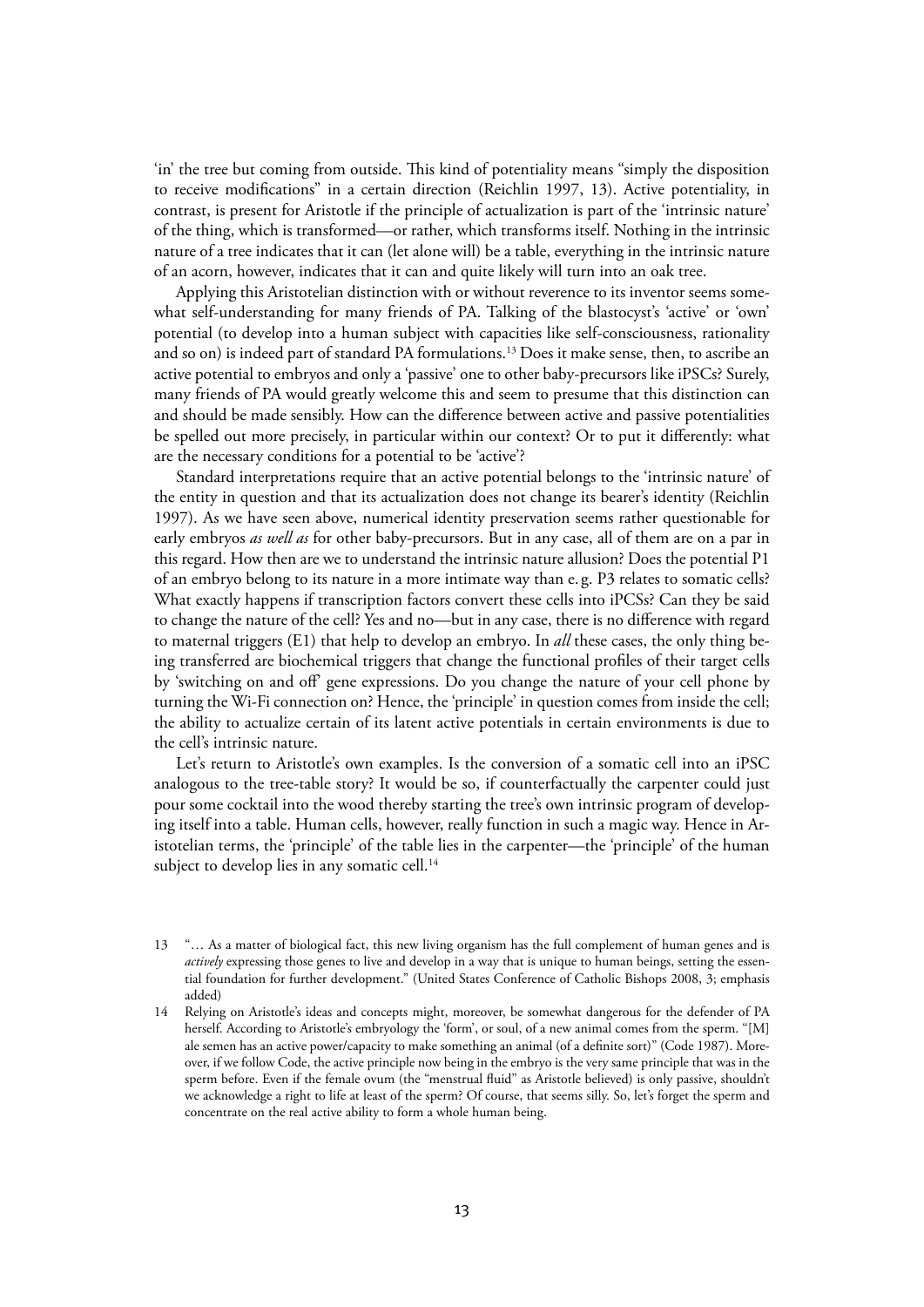To our best diagnosis, the Aristotelian *activity*-label, so welcome among PA friends, does not deliver any additional insight or explanation. Rather, it serves as a shortcut for the mere claim that there is something very special and normatively grounding in embryonic potentials.

# **Conclusion: Honesty about the Argument from Potentiality**

From all we can see, PA talk *outside* religious belief systems should definitively be regarded as outmoded—if only for its indefensibility against the absurdest-extension objection. In sharp contrast to common claims, recent results in cell biology and genetics do not support PA. Rather, scientific insights in the (probably ubiquitous) convertibility of human cells render the notion of intrinsic potentials as the basis of moral status simply obsolete. How this should be brought into account inside confessional dogmas is none of our business. Obviously, for those inside and outside research coming to realize the logical implications of cell convertibility, PA must become too hard to swallow. In any case, secularized versions of PA have to be seen as 'depotentialized'—finally.

#### **References**

- Baertschi B. and A. Mauron. 2010. Moral Status Revisited: The Challenge of Reversed Potency. *Bioethics* 24: 96–103.
- Benn, S. 1973. Abortion, infanticide, and respect for persons. In *The problem of abortion,* ed.J. Feinberg 92–104, Belmont: Wadsworth.
- Boland, M.J. et al. 2009. Adult mice generated from induced pluripotent stem cells. *Nature* 461: 91–94.
- Brown, M.T. 2007. The potential of the human embryo. *Journal of Medicine and Philosophy* 32: 585– 618.
- Burgess, J.A. 2010. Potential and foetal value. *Journal of Applied Philosophy* 27: 140–153.
- Burke, M.B. 1996. Sortal Essentialism and the Potentiality Principle. *Review of Metaphysics* 49: 491– 514.
- Caiazzo, M et al. 2011. Direct generation of functional dopaminergic neurons from mouse and human fibroblasts. *Nature* 476:224–227.
- Congregation for the Doctrine of the Faith 2000. Instruction on Respect For Human Life in its Origin and on the Dignity of Procreation. 5TH Edition.
- Congregation for the Doctrine of the Faith. Instructions Dignitas Personae on Certain Bioethical Questions. 2008. http://www.vatican.va/roman\_curia/congregations/cfaith/documents/rc\_con\_cfaith\_ doc\_20081208\_dignitas-personae\_en.html (2012–05–23).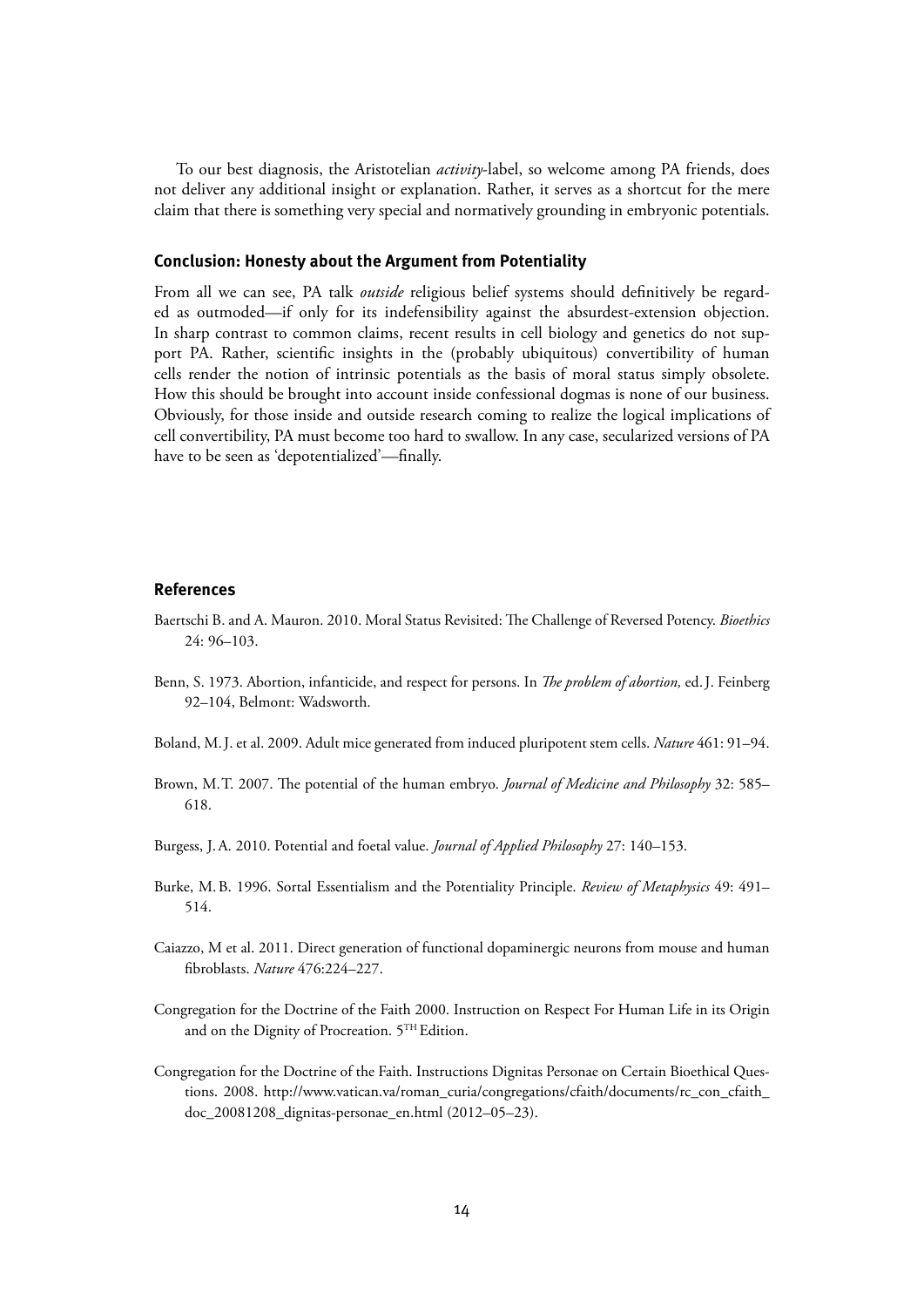- Charo, R.A. 2001. Every cell is sacred. In *Cloning and the future of human embryo research*, ed. P. Lauritzen, 82–89, Oxford: Oxford University Press.
- Code, A. 1987. Soul as efficient cause in Aristotle's embryology. *Philosophical Topics* 15: 51–59.
- Denker H.-W. 2006. Potentiality of embryonic stem cells: An ethical problem even with alternative stem cell sources*. Journal of Medical Ethics* 32: 665–671.
- Devolder, K. and J. Harris. 2007. The ambiguity of the embryo: Ethical inconsistency in the human embryonic stem cell debate. *Metaphilosophy* 38: 153–169.
- Donceel, J. 1970. Immediate animation and delayed hominization. *Theological Studies* 31: 76–105.
- Eberl, J.T. and B.P. Brown. 2011. Brain life and the argument from potential: Affirming the ontological status of human embryos and fetuses. In *Persons, moral worth and embryos. A critical analyses of pro-choice arguments*, ed. S. Napier, 43–65. Dordrecht et al.: Springer.
- ECJ (European Court of Justice) 2011. http://curia.europa.eu/juris/liste.jsf?language=en&jur=C,T,F&num=C-34/10&td=ALL (2012–  $05-23$
- Feinberg, J. 1994. Abortion. In *Freedom and fulfillment. Philosophical Essays*, Princeton: Princeton University Press, 37–75.
- FitzPatrick, W.J. 2004. Totipotency and the moral status of the embryos: New problems for an old argument. *Journal of Social Philosophy* 35: 108–122.
- Germany's Embryo Protection Act. 1991. http://www.gesetze-im-internet.de/eschg/index.html (20122–  $05-23$ ).
- Gómez-Lobo, A. 2004. Does respect for embryos entail respect for gametes? *Theoretical Medicine* 25: 199–208.
- Gurdon, J.B. and I. Wilmut. 2011. Nuclear transfer to eggs and oocytes. *Cold Spring Harbor Perspectives in Biology* 3: a002659.
- ISCCR (International Society for Stem Cell Research). 2012. ISSCR Seeks Discourse on Responsible Stem Cell Science and Medicine. http://www.isscr.org/ISSCR\_Seeks\_Discourse\_on\_Responsible\_ Stem\_Cell\_Science\_and\_Medicine/4530.htm (2012–05–23).
- Kang, L. et al. 2009. iPS cells can support sull-term development of tetraploid blastocyst-complemented embryos. *Cell Stem Cell* 5: 135–138.
- Kuhse, H, and P. Singer. 1982. The moral status of the embryo. In *Test-tube babies: a guide to moral questions, present techniques, and future possibilities,* ed.W. Walters, and P. Singer, 57–63. Melbourne: Oxford University Press.